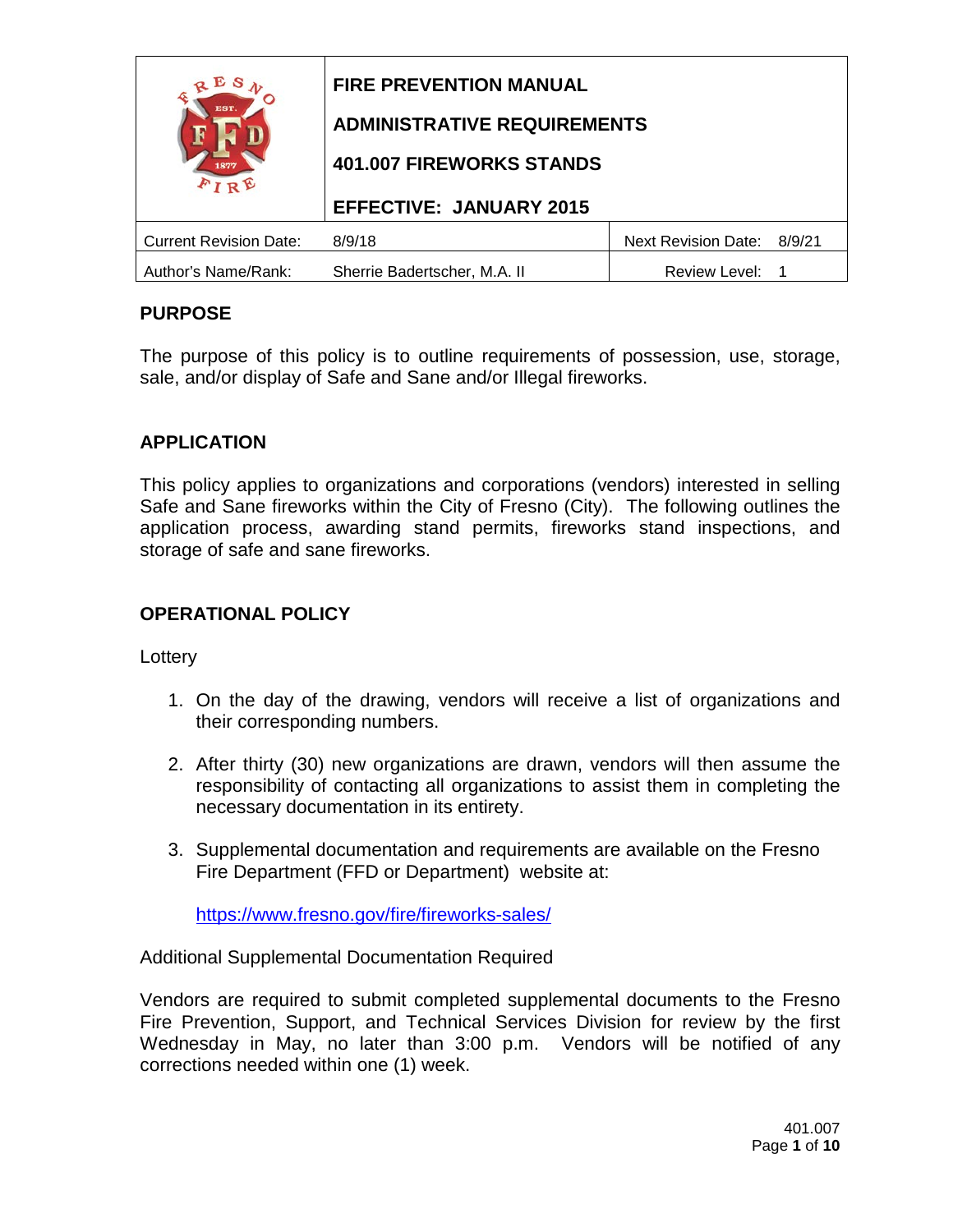- 1. A currently dated "Property Owner's Release", signed by the property owner, giving permission to erect a fireworks stand on their property, is required. This form will include the following:
	- The organization to which permission is being granted.
	- The property address for which permission is being granted.
	- Verbiage stating the organization has permission to use the property for the location of a fireworks stand.
	- Property owner's printed name and mailing address.
	- Property owner's signature and current date of signature.
	- Name and mailing address of property owner's agent (when applicable).
- 2. Fireworks Stand Location and Fireworks Storage Location form (Appendix A): **Note:** Fireworks stands will be allowed only on City property which is currently developed and zoned for commercial use C-1 through C-6 and CP. Public safety, ingress, egress, and adequate parking will be additional factors considered by the Department before approving any site for fireworks sales.
- 3. A dimensioned site plan (not to scale). SEE: Appendix D for requirements.
- 4. Throughout the life of the permit, the applicant will pay for, and maintain in full force and effect, policies of insurance as required by the City's Risk Manager. The policies of insurance will name the City, its officers, officials, agents, employees, and authorized volunteers as additional insureds. The applicant will submit current proof of insurance in a manner authorized by the City's Risk Manager. (Appendix B)
- 5. Every fireworks stand for permit will be accompanied by an Office of the State Fire Marshal Retail Fireworks Application (with current year's sticker).
- 6. Each applicant will submit a Temporary Seller's Permit valid through the end of the organization's sales date.
- 7. Each applicant will execute an Indemnification and Hold Harmless Agreement as required by the City's Risk Manager. (Appendix C)
- 8. Every application for a permit will be accompanied by a non-refundable application fee established by resolution of the Fresno City Council and set forth in the *Master Fee Schedule (MFS)*. This application fee will be in addition to any fee or tax imposed by any other chapter or article of the *Fresno Municipal Code* (*FMC)* or within this section. The cost for the fireworks season permit will be six hundred and twenty-six dollars (\$626.00 or current fee made payable to the City.) This is a non-refundable sum. Each permit will be for only one (1) fireworks stand per eligible organization.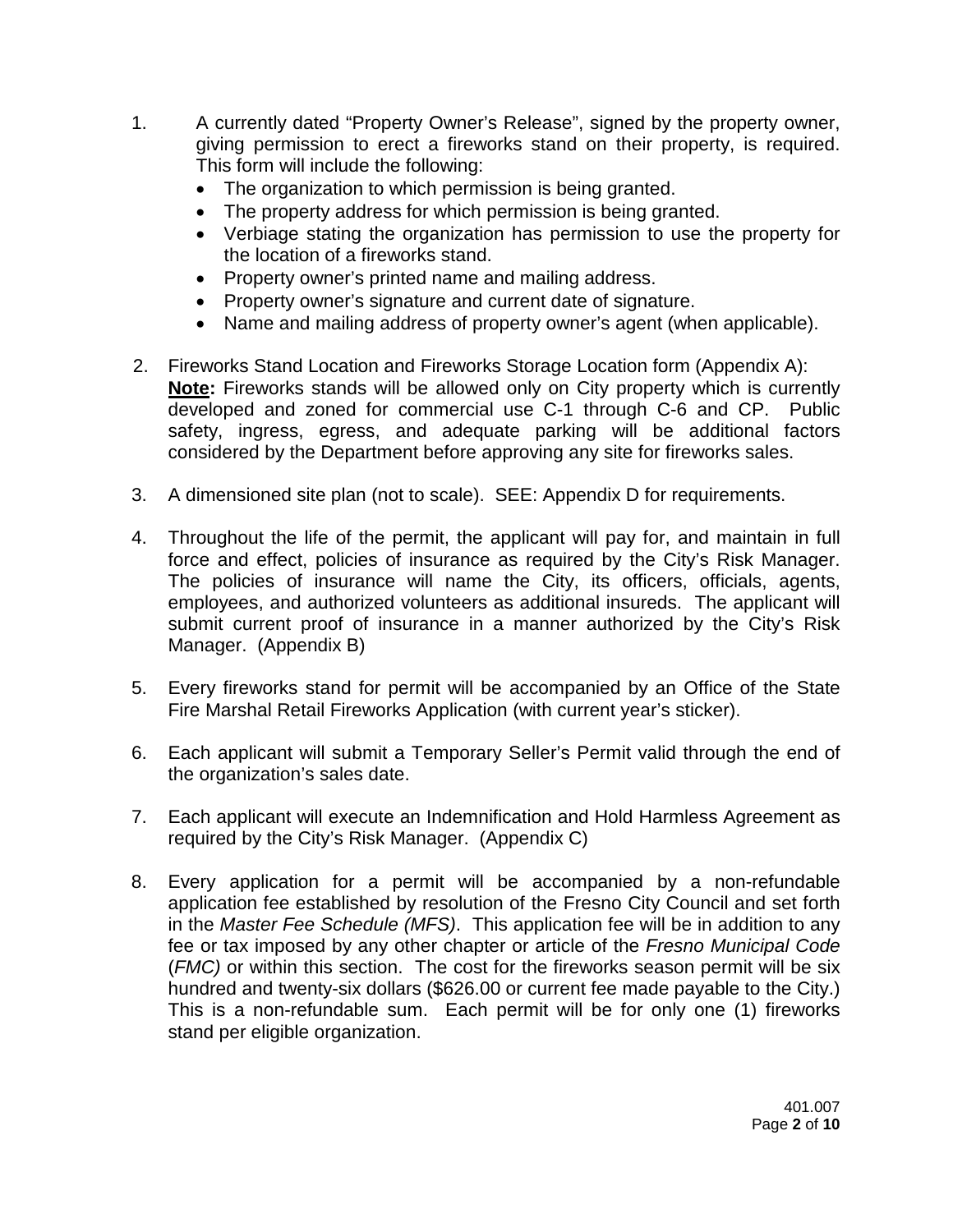Any supplemental documentation originally submitted on the first Wednesday in May which was incorrect or incomplete will be reviewed again on the third Wednesday in May by appointment only. Appointments will start at 8:30 a.m. and end at 3:00 p.m. Supplemental documentation will be reviewed while the vendor waits. If there are any changes required to documentation after the third Wednesday in May, a consultation fee (\$61 or current fee) will be due before the changes can be accepted. The consultation fee is based on the current *MFS*. Changes will be verified by appointment only. When all application requirements have been completed, the fireworks stand location has been approved, and Risk Management has approved the insurance certificate, the Department will authorize erection of a fireworks stand.

#### Use of Alternates

If one of the thirty (30) newly selected organizations or thirty (30) previous organizations resigns or loses its position to sell Safe and Sane fireworks, an alternate may be chosen. It will be the vendor's responsibility to contact the Department if an alternate position becomes available. If the Department is not notified, or the due dates have passed, the slot will remain vacant for the fireworks season.

#### Operator Safety Seminar

Each year, one or more representatives from each organization or corporation that is granted a permit to sell and/or display fireworks will attend a stand operator safety seminar conducted by the fireworks industry. Failure of an organization or corporation to have a responsible individual attend the seminar will result in the revocation of their permit to sell and/or display fireworks.

#### Inspection Appointments

The organizations with approved documentation will be assigned an inspection appointment by the Department's Fireworks Coordinator. Fireworks booth inspections will be conducted during the work week of June 28. The morning inspection appointments will begin at 8:00 a.m., the afternoon inspection appointments will begin at 1:00 p.m.

#### Fireworks Stand Inspections

- 1. The initial fireworks stand inspection will be conducted on the day and time period assigned by the Department's Fireworks Coordinator.
	- a. If a re-inspection is required, appointments will be conducted on a firstcome, first-served basis, and conducted on the next available business day.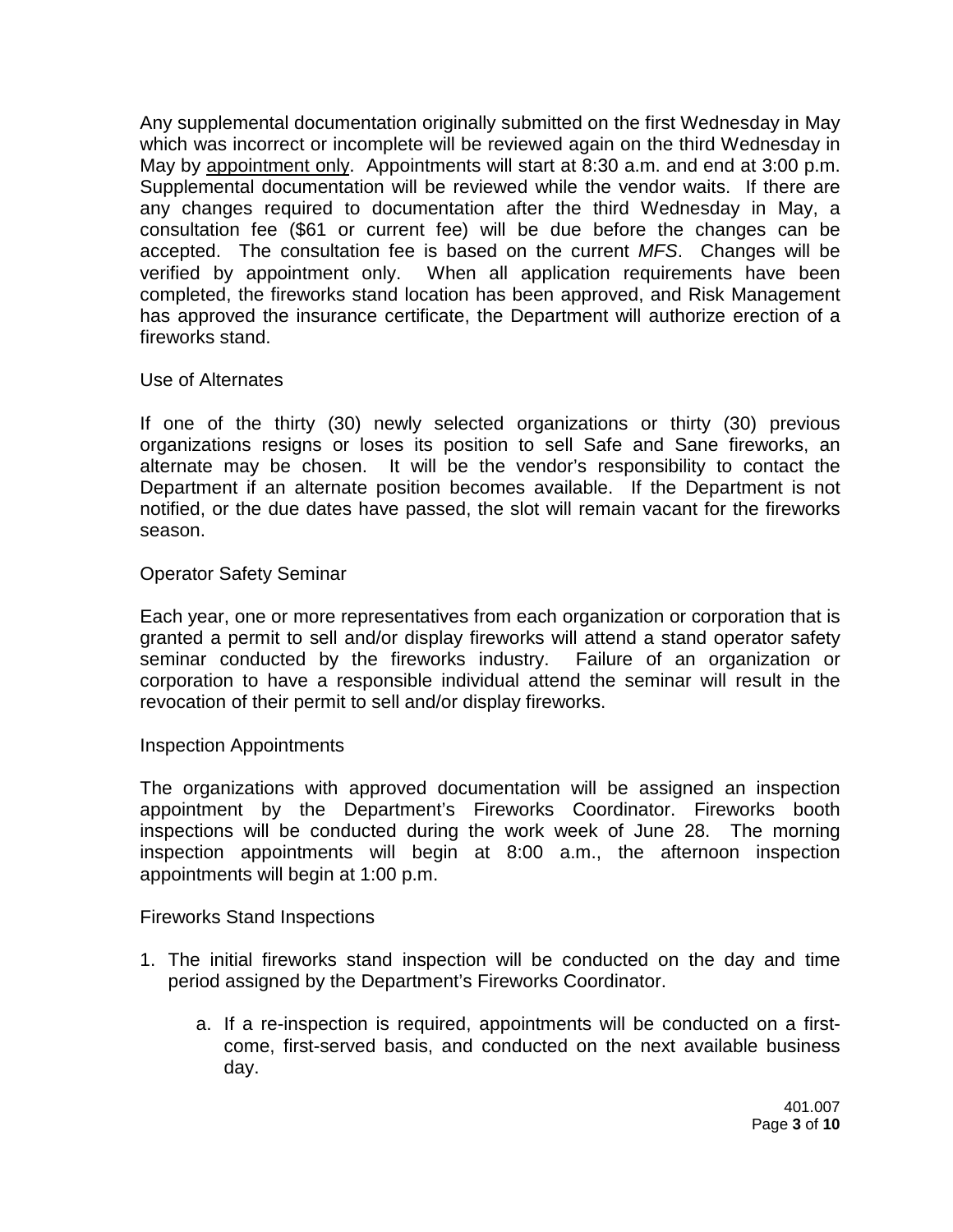- b. A re-inspection will not be conducted until the re-inspection fee (\$81 or current fee) has been paid. The re-inspection fee is based on the current Master Fee Schedule.
- c. These fees are payable to the "City of Fresno, FIREWORKS", and must be submitted to the Department's Fireworks Coordinator.
- d. Upon payment of the fee, the organization will be assigned a day and time for their re-inspection.
- 2. See Appendix D for a list of items which will be verified at the time of the initial inspection and during the daily inspections conducted by the Department.
- 3. Once the permit is issued, it must be posted in a conspicuous location inside the fireworks stand during times of operation, along with the following:
	- State Fire Marshal's license.
	- Temporary Seller's Permit from the State Board of Equalization.
	- Certificate of Insurance.
	- Name and contact information of at least two people responsible for the operation of the fireworks stand.
- 4. Permits are not transferable to any other organization.
- 5. It is unlawful for any person to sell or transfer any Safe and Sane fireworks to a consumer or user from any place other than a currently permitted fireworks booth. The sale of Safe and Sane fireworks and/or money(s) for those fireworks will only be exchanged in a temporary fireworks booth which has been currently permitted by the Department.
- 6. All officers, agents, and employees of the eligible organization will be responsible for compliance with all provisions of these standards.

Temporary Fireworks Stands

- 1. All retail sales of Safe and Sane fireworks will be permitted only from within a temporary fireworks stand. The sale from any other location (i.e., building, structure or vehicle) is prohibited.
- 2. Stands are preferred to be on paved surfaces; however, unpaved surfaces may be approved.
- 3. No other items, such as food or drinks, will be sold in conjunction with, inside or within thirty feet (30') of a fireworks stand.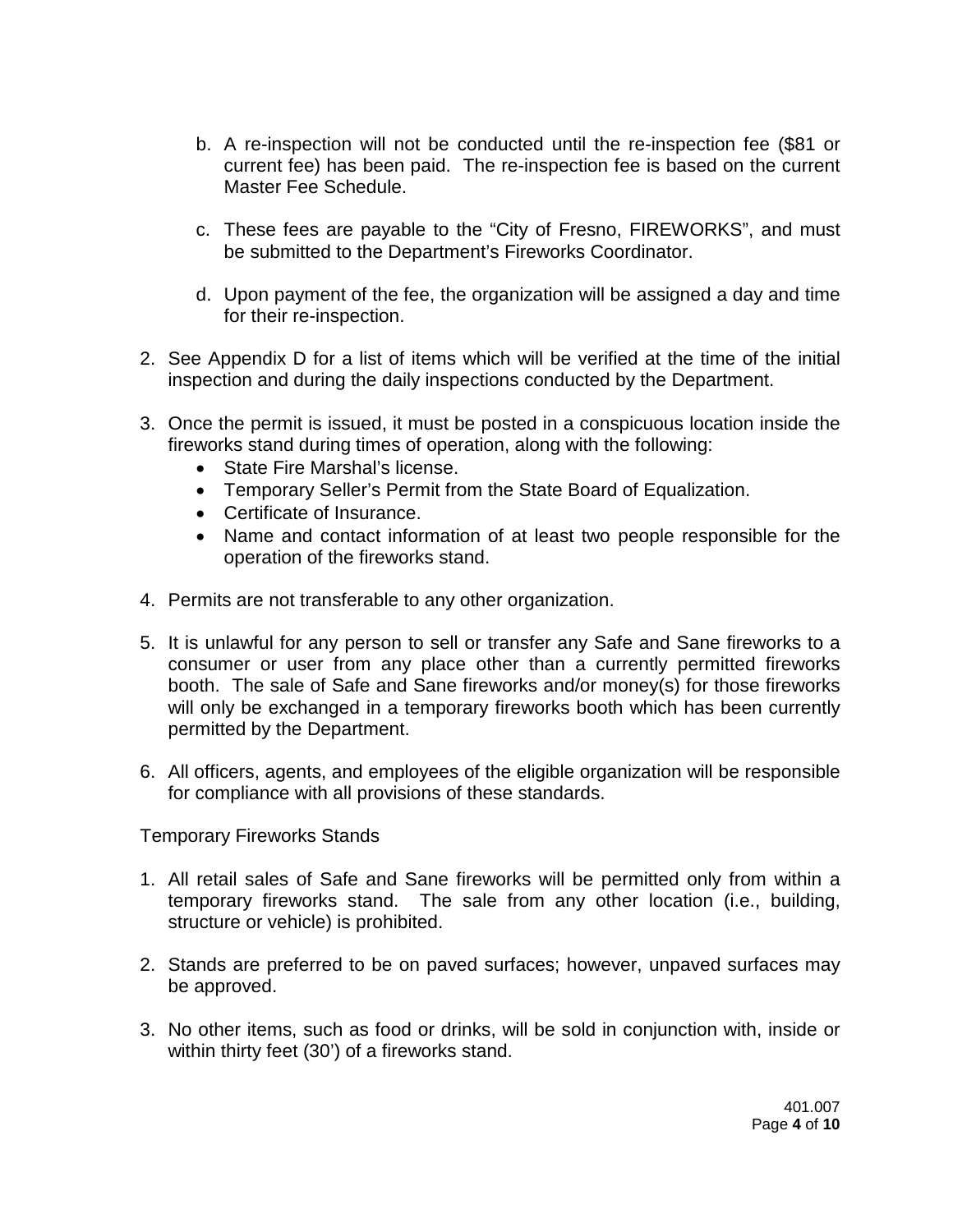- 4. Fireworks stands may not obstruct any handicapped parking stall.
- 5. Fireworks stands need not comply with the provisions of the *California Building Code (CBC)*; however, all stands will be erected under the supervision of the fireworks vendor. Vendors will require fireworks stands to be constructed in a manner which will reasonably insure the safety of attendants and patrons.
- 6. If stands are operated at night, only electric lights may be used and must be installed at time of stand inspection. Open splices are prohibited and all wiring must be protected from physical damage and weather. Exposed light bulbs shall be protected with covers, cages, or screens.
- 7. No fireworks stand will have a floor area in excess of seven hundred fifty square feet (750').
- 8. Each fireworks stand will have at least two (2) exits. The exits will be located and provided on opposite sides. Each exit will be at least thirty-two (32") wide, six feet and eight inches (6'-8") in height, will swing in the direction of exit travel and shall be clear at all times.
- 9. Fireworks stands with three (3) sides and open from the back will not require exits.
- 10. The frame of a fireworks stand and the lower half may be wood or metal.
- 11. The area above the display counter may be wire mesh with solid sides or wire mesh all around. The front counter area open for sales will be located four feet (4') from the bottom edge of the fireworks stand and continue for no more than eighteen inches (18") in height for open area. The lath wire will continue to the roof.
- 12. The maximum fireworks stand length will be no longer than thirty two feet (32').
- 13. One approved multipurpose 2A:10BC portable fire extinguisher must be provided in the fireworks stand sale area. It must be in operating condition with an up-todate inspection tag indicating the fire extinguisher has been serviced within the past year.
- 14. Fireworks stands will be located on currently developed commercial zoned parcels or a location approved by the Fire Chief or designee. The approved zone designations are *Zoning Code,* C1-C6 and CP.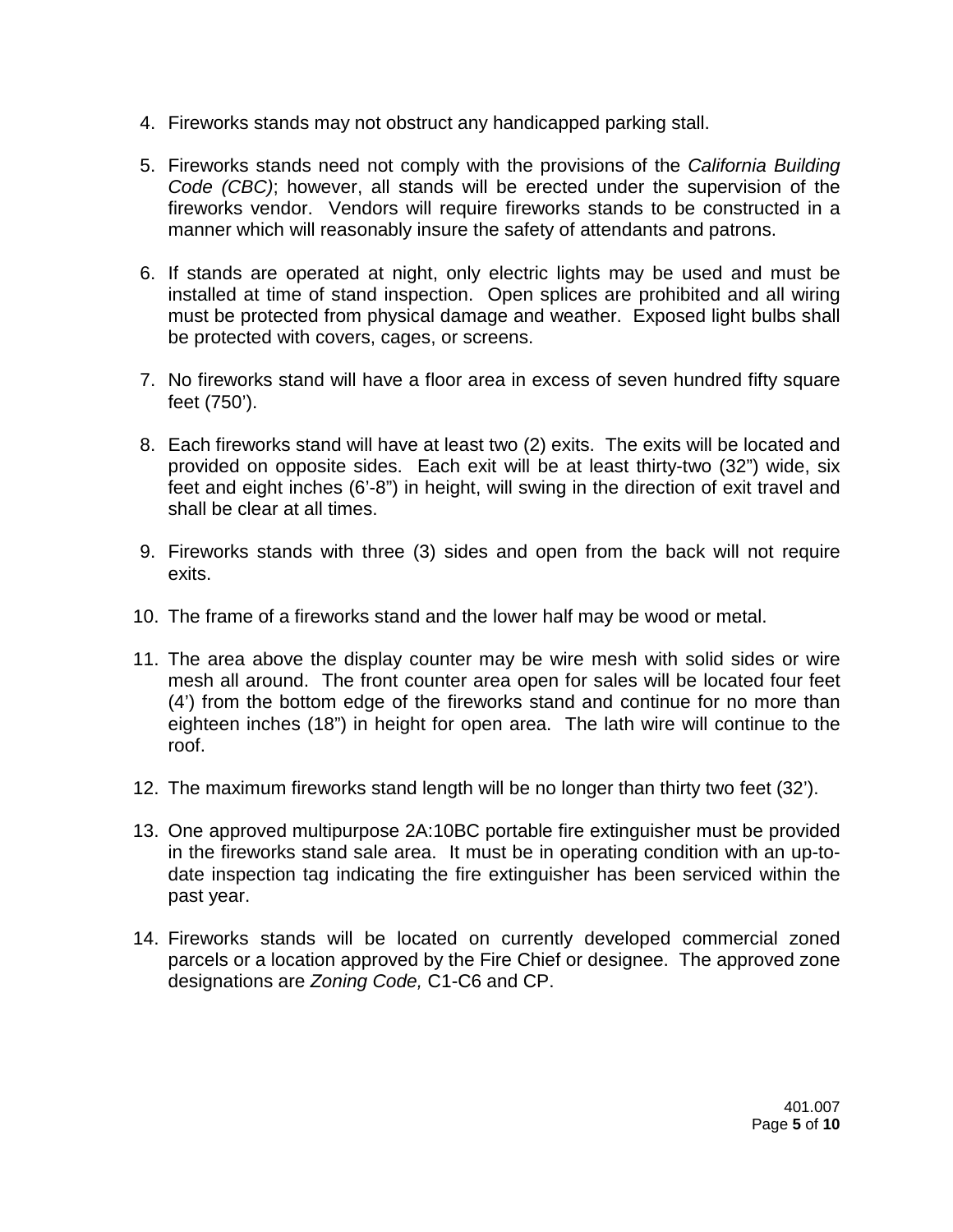- 15. Fireworks signs, sandwich boards, and advertisements will be limited to the booth and no more than thirty feet (30') surrounding the booth. Starting in the 2011 fireworks season, a special provision was made to allow sandwich boards and additional decorations from June 28 until July 6 only.
- 16. Due to a possible traffic hazard, sales/advertising representatives will not be allowed on traffic medians.
- 17. Rotating beacons, strobe lights, or similar devices are not allowed.
- 18. No tarp or canopy will be attached to or placed within two feet (2') of a fireworks stand, will not be larger than the fireworks stand, and, if the canopy is larger than twenty feet by twenty feet (20'x20') there will be a tag on the canopy showing it is flame retardant treated.
- 19. Fireworks will not be displayed or moved into the fireworks stand until the first day of allowed sales, on June 28 at 12:00 p.m., or just prior to the initial inspection.
- 20. All temporary fireworks stands will be disassembled and removed no later than July 8 at 5:00 p.m.

Operation of a Fireworks Stand

- 1. No person will sell fireworks to any person under the age of sixteen (16).
- 2. The sale of Safe and Sane fireworks will begin no earlier than noon on June 28 and will not continue after noon on July 6 of the same year. The sale of Safe and Sane fireworks will be permitted only from 9:00 a.m. to 10:00 p.m. daily, except on June 28 when the hours shall be 12:00 p.m. to 10:00 p.m., and on July 6 when the hours shall be 9:00 a.m. to noon.
- 3. No entity other than the permitted organization or corporation will operate the stand for which the permit is issued or share, or otherwise participate, in the profits of the operation of such stand.
- 4. No persons other than the individuals (volunteers) who are members of the permitted organization or corporation, or the spouses, immediate family, parents or adult children of such members will sell or otherwise participate in the sale and/or display of Safe and Sane fireworks at such stand.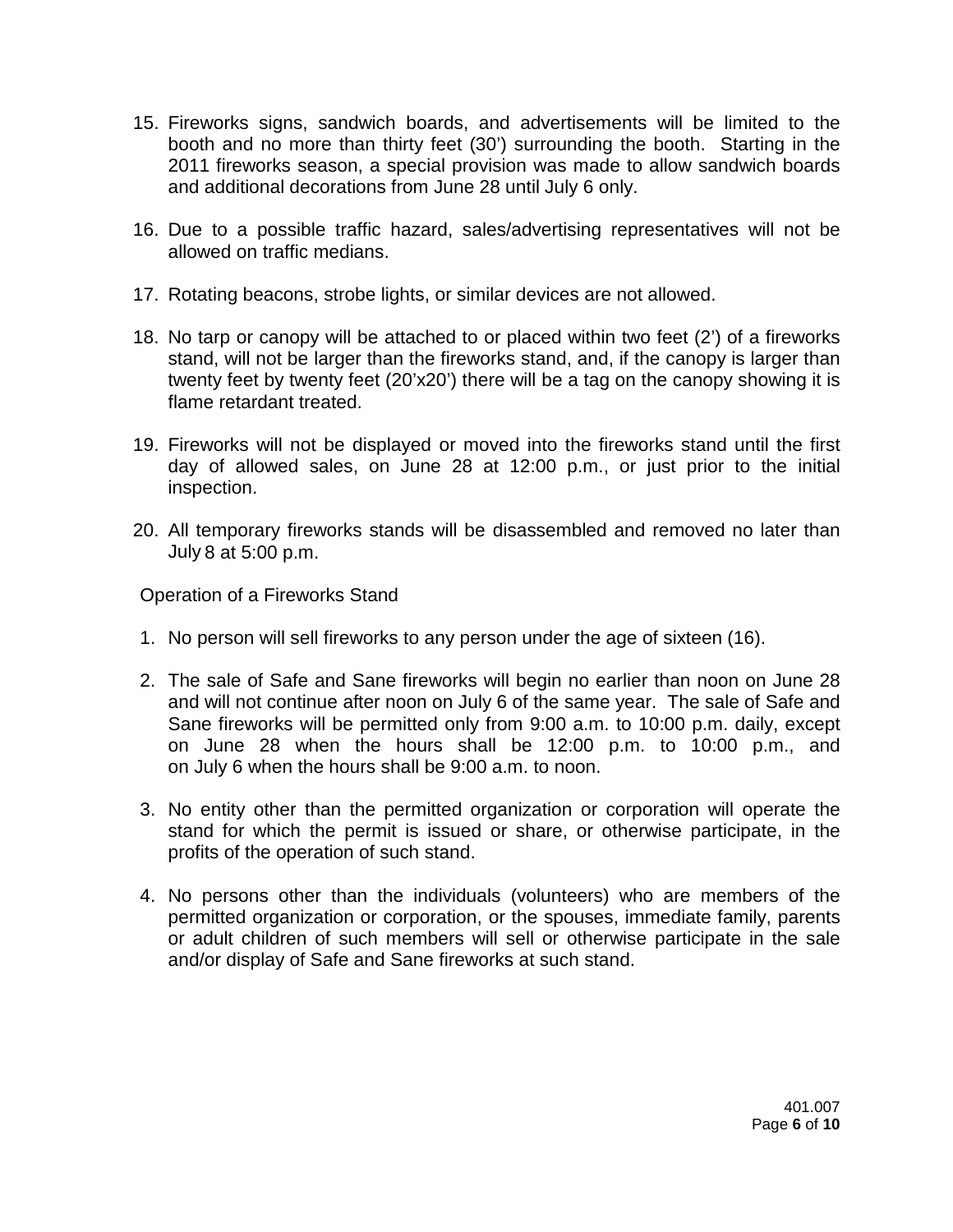- 5. No person will be paid any consideration by the permitted organization or any wholesale distributor of Safe and Sane fireworks for selling or otherwise participating in the sale of fireworks at such stand, provided, however, that compensation may be paid for security personnel during non-sale hours and to the party authorizing location of the stand on their property.
- 6. The person responsible for the fireworks stands will instruct all workers who handle fireworks in any capacity of the hazards and with the rules and safety precautions governing fireworks.
- 7. Workers will be trained in emergency procedures; including use of the fire extinguisher (may be tested at random).
- 8. No person will use or handle fireworks while under the influence of intoxicating liquids or narcotics. Alcohol and narcotics are prohibited within the fireworks stand.
- 9. All persons involved in the sale of Safe and Sane fireworks will be at least eighteen (18) years of age. Proof must be shown at any time when requested by Fire officials. Failure to produce a valid picture identification upon request may result in revocation of a fireworks sales permit for the remainder of the daily sales period, and/or a fine of one thousand dollars (\$1,000.00). Any person sixteen (16) or seventeen (17) years old, who is affiliated with the organization, may help stock and work in the fireworks stand, however, may not handle the money or sell Safe and Sane fireworks.
- 10. Smoking is prohibited where fireworks are stored, handled or sold.
- 11. Sleeping is not permitted at any time inside a fireworks stand for any reason.
- 12. The premises will be maintained in a clean, neat, and orderly condition at all times and kept free from any condition that would create a fire hazard. Empty boxes are not to be stored behind the fireworks booth.

General Requirements for Permittees

- 1. "NO SMOKING" signs will be prominently displayed on all sides of a fireworks stand, in both English and Spanish. Each sign will reflect the words "NO SMOKING" in red letters not less than two inches (2") in height with a minimum one-half inch (1/2") stroke on a white background.
- 2. No fuel-powered or similar equipment will be allowed within thirty five feet (35') of a fireworks stand.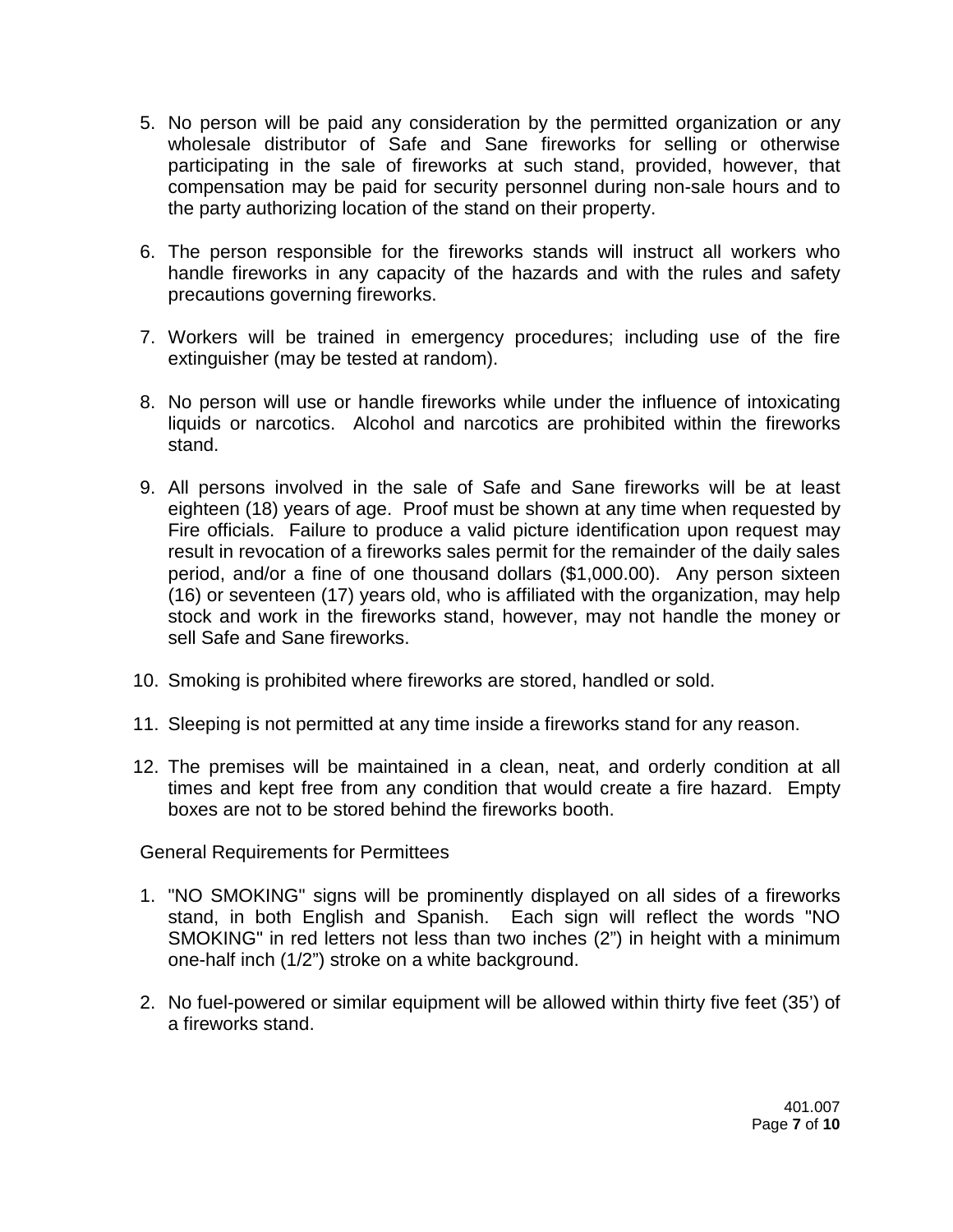- 3. On-site storage of fireworks will be permitted in approved metal cargo-style containers only (sea-train or ISO conex); at a distance of no less than thirty-five feet (35') from the fireworks stand. Storage of fireworks in a fireworks stand, trucks or vans will be permitted only when there is twenty-four (24) hour security or a responsible party on site twenty-four (24) hours a day.
- 4. Any other task or item not covered in this standard could be subject to an eightyone dollar (\$81.00) fee (or current *MFS* fee) as seen fit by the Fire Chief or designee.
- 5. Safe and Sane fireworks can be used or discharged in the City year round (365 days a year) between the hours of 7:00 a.m. and 10:00 p.m., except for the period of June 28 to July 6, when use and discharge will be allowed between the hours of 7:00 a.m. and 12:00 a.m.

### Revocation of Permit

1. The Fire Chief or designee may revoke, immediately and without notice or hearing, the permit of any permittee who violates any section within this standard or the *FMC*.

### Safety Flyers

1. All fireworks vendors will be required to supply the Department with at least two hundred (200) safety flyers per fireworks stand in which they are sponsoring no later than the first Wednesday in May.

### Administrative Fines

- 1. In addition to any other remedy available at law, any person or entity who possesses, uses, stores, sells and/or displays dangerous fireworks or any person or entity who possesses, uses, sells and/or displays Safe and Sane fireworks on or at dates, times, and/or locations other than those permitted by this section are subject to an administrative fine of not less than one thousand dollars (\$1,000.00) and a disposal fee of two hundred and fifty dollars (\$250.00) for each such offense.
- 2. Any violation of these regulations or any City ordinance, or the terms and conditions of the permit, or State Law or Administrative Regulations, or safety rules of the Department will be grounds for immediate revocation of the permit.
- 3. The officers, agents, and employees of the eligible organization will be responsible for compliance with all provision of these regulations.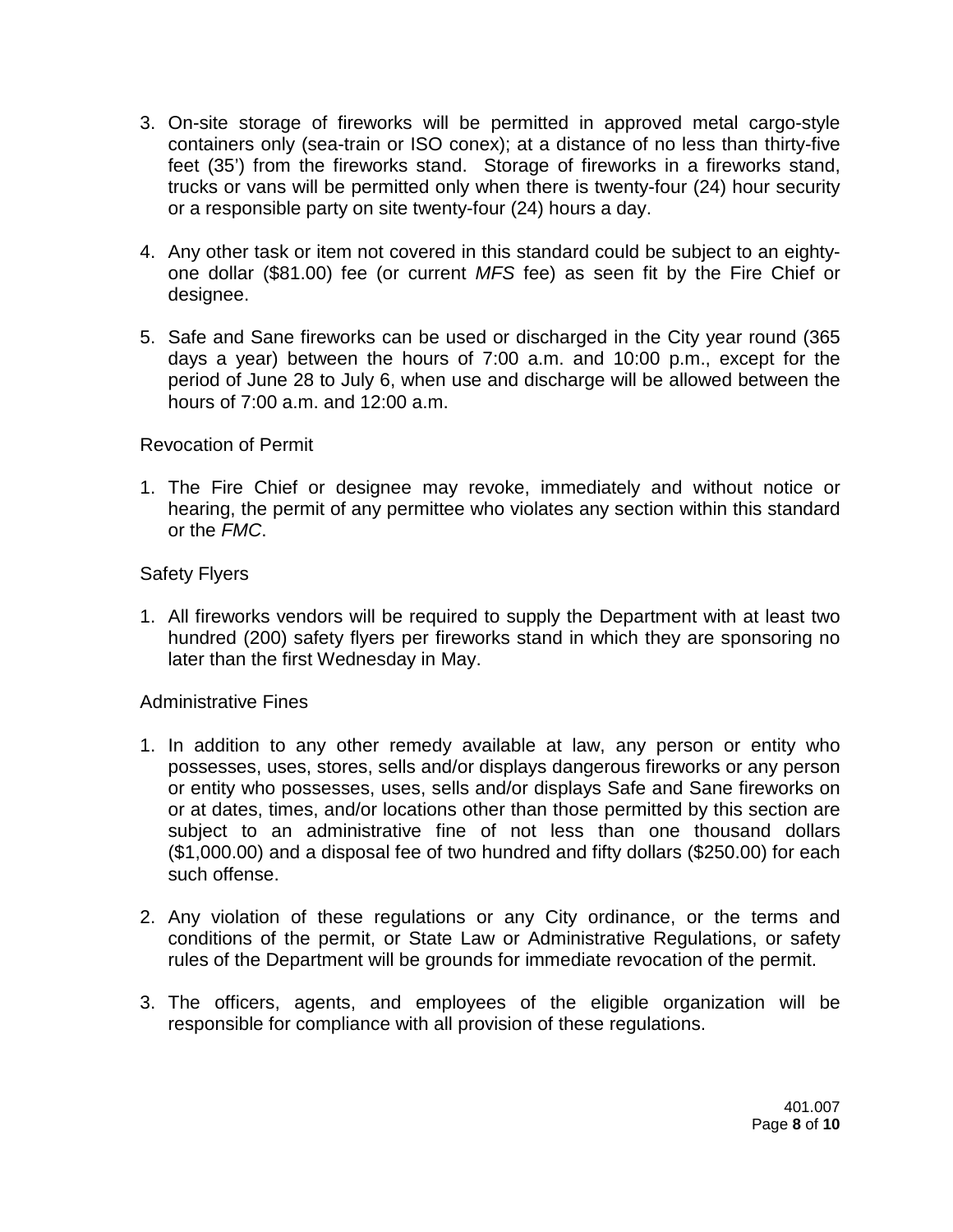Seizure of Fireworks

1. The Fire Chief or designee will seize, take, remove or cause to be removed and destroy, at the expense of the owner, all stocks of fireworks offered or exposed for sale, stored or held in violation of this standard operating procedure.

### **OPERATIONAL GUIDELINE**

Fireworks vendors interested in obtaining a permit to sell Safe and Sane fireworks must meet all the provisions set forth in the *FMC* and must return completed applications (for first year organizations only) to the Department's Prevention Division by 3:00 p.m. on the third Wednesday of February. To ensure acceptance of the application, all information must be provided in its entirety.

Federal Tax ID's are utilized to ensure there are no duplicate organizations submitted. If a duplicate number is identified, a random pre-drawing will take place with the duplicate numbers to determine the one (1) organization which will remain in the lottery.

During the application review process Department personnel will notify vendors of any corrections needed and/or denial of an application. Corrected applications will be accepted through the fourth Monday of February, or the first business day thereafter by 4:00 p.m. Should the fireworks stand application be denied for any reason, the organization will not be entered into that year's lottery drawing. Once an application has been successfully submitted and approved, the organization will be assigned a number for the lottery drawing. Failure to meet all requirements in this section or in the *FMC* by the due date and time is grounds for denial of an application. The Fire Chief and/or designee will make the final decision regarding a denial or approval of an application.

Each year, a lottery drawing will result in a maximum of thirty (30) new fireworks stand permits. Participants in the lottery may become eligible for a two (2) year fireworks stand permit. Only one permit will be issued to any organization in the Departments contractual service area.

Appeal

- 1. A citation issued for failure to comply with the provisions of this section may be appealed pursuant to *FMC*, Chapter 1, Article 4.
- 2. The denial of an application for a fireworks permit may be appealed pursuant to *FMC*, Chapter 1, Article 4. If no appeal is filed within the time prescribed, the action of the Fire Chief or designee will be final.